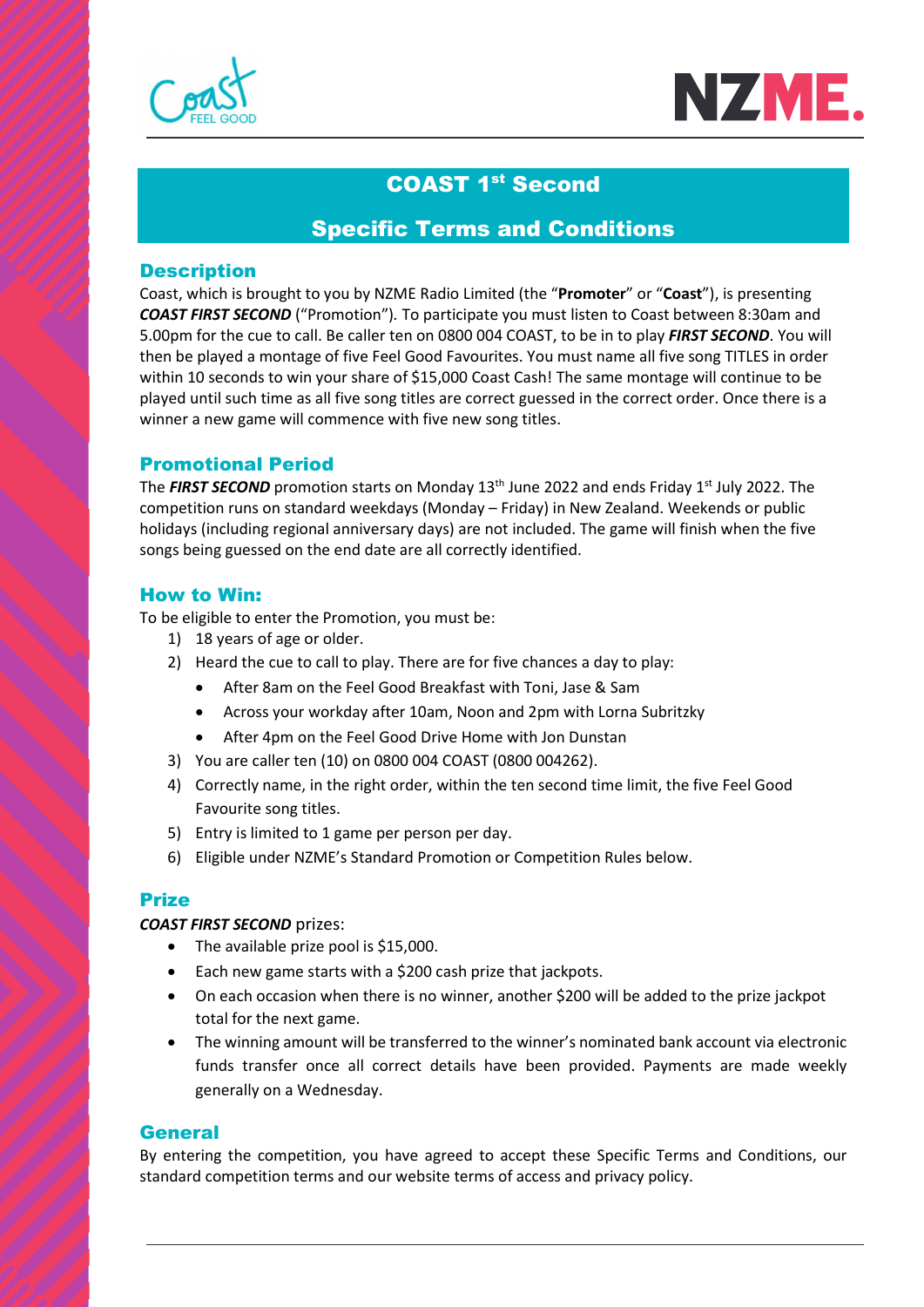# STANDARD PROMOTION OR COMPETITION RULES

### **Definitions**

**STANDARD PROMOTION OR COMPETITION RULES**<br>
NZME' means all companies in the NZME Group including but not limited to NZME Holdings Limited, NZME Publishing Limited, NZME<br>
Radio Limited, GrabOne Limited and all brands and op Radio Limited, GrabOne Limited and all brands and operating companies controlled by or associated with those entities.

#### The 'Promoter' is NZME. 'Disqualified Participants' are:

- (a) all NZME employees, all employees of participating sponsors or promoters and/or advertising agencies and their Immediate Families;
- (b) all people under the age of 18 years where the prize incorporates air travel or any other element which would be illegal to supply to a person under the age of 18 years;
- (c) all people who have won a prize from Coast in the last 14 days. If the previously won prize was valued at over \$999.00 the winner must stand-down from entering for a period of 90 days.

'Immediate Families' include spouses, grandparents, parents, children, and grandchildren, whether by marriage, past marriages, remarriage, adoption, co-habitation or other family extension.

### **Entry**

- **Notificial comparison the NZME Group including but not limited to NZME Holdings Limited, NZME Publishing Limited, NZME<br>
2010 Comparison and comparison of the NZME Group including but not limited to NZME Holdings Limited,** The Rules may change from time to time. 1. (a) a little may be entroportion is deemed to the Promotion is a may be the Promotion is a may be the Promotion is a may be the Promotion is deemed to the Promotion is dependent the Rules are specified to the Rules are
- 2. If a particular Promotion has specific rules or terms ('the 'Specific Rules') those Specific Rules will apply if there is any inconsistency with the Rules.
- 3. Unless otherwise stated in the Specific Rules registration, entry or vote is limited to 1 per person. Where multiple registrations, entries or votes are acceptable, each must be made separately.
- entrant has the necessary authority (for example from the bill payer or owner of a telephone) to enter the Promotion.
- 5. No purchase is necessary to win or participate in the Promotion, unless specified in the Specific Rules.
- 6. The Promotion is open to New Zealand Residents only. Disqualified Participants may not enter in the Promotion.
- 7. NZME reserves the right to exclude any person from participating in the Promotion on reasonable grounds.
- 8. NZME reserves the right to refuse to award any prize to an entrant who NZME decides (in its sole discretion) has violated the Rules (including the Specific Rules), gained unfair advantage in participating in the Promotion or won using fraudulent means.
- 9. By participating, entrants grant NZME exclusive permission to use their names, characters, photographs, videos, voices and likeness in connection with the Promotion and for future promotion and marketing purposes and waive any claims to royalty, right or remuneration for such use.
- 10. All entrant personal details must be valid and up to date and will be held by NZME and may be used for the purpose of the Promotion and for future promotion and marketing purposes in accordance with NZME Privacy Policy (see www.NZME.co.nz) unless otherwise directed by contestants at the time of entry.
- 11. Personal information provided at the time of entry is presumed to be true and, in the case of text or email notification – active, through to and beyond the date of the Promotion's completion.

### Winning the Prize

- 12. Only the person who originally entered the Promotion can be awarded the prize (the 'Winner').
- 13. The Winner will be determined in the manner set out in the Rules or the Specific Rules if not specified then as determined by the Promoter who shall for this purpose be deemed the judge (the 'Judge').
- 14. The Judge's determination of the Winner will be final and no correspondence will be entered into.
- 15. The Winner will be notified by email, phone (voice or text), mail or in person and must be available for the preparation of all publicity that may be required by NZME. Where attempts to contact the Winner fail (eg when the Winner cannot be contacted by phone after three attempts or mail sent is returned) the Judge will select another winner. If, after successful